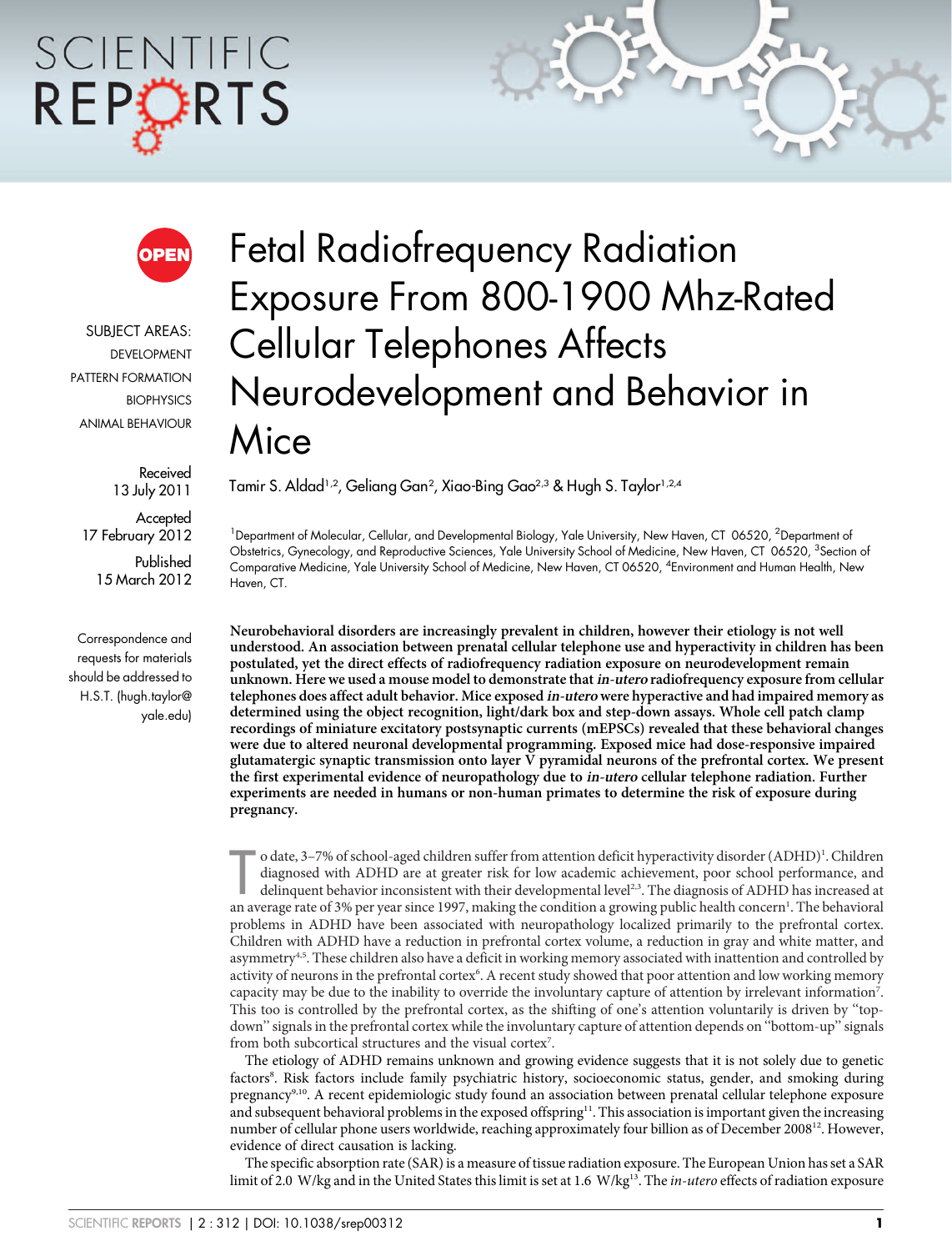within this SAR limit on neurodevelopment remain unknown. To determine if prenatal exposure to radiofrequency radiation leads to impaired memory or behavior after birth, we performed behavioral and electrophysiological studies in mice exposed in-utero to 800– 1900 Mhz radiofrequency radiation from cellular telephones.

# Results

In order to determine if in-utero cell phone radiation exposure affects behavior we chose to conduct a battery of tests that identify impairments in memory, hyperactivity, anxiety, and fear, which are often associated with ADHD. Thirty-three female mice were exposed throughout gestation (days 1–17) to radiation from muted and silenced 800–1900 Mhz cellular phones with a SAR of 1.6 W/kg. The phones were positioned above each cage over the feeding bottle area at a distance of 4.5–22.3 cm from each mouse, depending on the location of the animal within the cage, and placed on an uninterrupted active call for the duration of the trial. A control group of fortytwo female mice was kept concurrently under the same conditions, however using a deactivated phone. Parturition was not different between groups and occurred at 19 days  $\pm$  1 day. In order to evaluate memory in the exposed and unexposed mice, 161 progeny were given a standard object recognition memory test in three different cohorts at 8, 12, and 16 weeks of age (82 experimental and 79 control mice). The mice were allowed to explore two identical objects for 15 minutes per day for two days and on the third day one object was replaced with a novel object. On day 3 the mice were filmed for 5 minutes exploring the novel and familiar objects. Three observers, blinded to the treatment, viewed the footage and recorded the exploration time for the novel and familiar objects. The preference index was defined as the time spent exploring the new object divided by the time spent exploring both the new and old object, multiplied by one hundred. A decrease in preference index indicates diminished memory. The preference index of the experimental group at 8, 12, and 16 weeks was less than the control and the results were significant at each time point [Figure 1]. The mean preference index in the exposed group was 56.8, 69.4 and 63.5 compared to 66.5, 71.7, and 71.2 in the control group at 8, 12 and 16 weeks, respectively. The experimental group had a cumulative mean preference index of 63.0% and the control group 69.9% ( $p = 0.003$ ,  $n=161$ , t test). Compared to the control group, the exposed mice had a significantly lower mean preference index suggesting impairment in memory [Figure 1]. In order to ensure that our findings are in fact due to memory deficits and not distractibility or hyperactivity we calculated the percent time spent idle - not exploring either of the objects. The mean idle time in the exposed group was 90.06, 90.53, and 96.48 compared to 92.12, 91.89, and 97.07 in the control group at 8, 12 and 16 weeks, respectively. The control group had a cumulative mean idle time of 90.8% while the experimental group had a cumulative mean idle time of 90.4% and the difference between the two groups was not statistically significant  $(p = .58)$ .

To explore fearful behavior we performed the light/dark box test measuring hyperactivity/anxiety and the step down assay assessing fear of exploring the environment. The light/dark box test measures anxiety using a rodent's natural aversion to bright light<sup>14</sup>. The box contained two compartments: one white compartment that was illuminated and one black compartment that remained dark. The number of transitions between the two compartments was used to determine locomotion and in turn hyperactivity<sup>15</sup>. Anxious behavior is measured by recording the time spent in each compartment<sup>15</sup>. A total of 141 progeny were given the light/dark box test in three different cohorts at 12, 15, and 18 weeks of age (71 experimental and 70 control mice). Each mouse was placed in the light/dark box for 5 minutes and filmed. Three observers, blinded to the treatment regimen, viewed the footage and recorded the time spent in the dark compartment along with the number of transitions between each compartment. The average number of transitions in the experimental group at 12, 15, and 18 weeks was fewer than in respective controls and the results were significant at each time point [Figure 1]. The average number of transitions in exposed mice was 29.9, 32.5 and 14.8 compared to 23.9, 13.8, and 6.5 in the control group at 12, 15 and 18 weeks, respectively. The experimental group showed a cumulative mean of 24.4 transitions and the control group showed a mean of 16.4 transitions ( $p \le 0.001$ ). Compared to the control group, the greater number of transitions between the two compartments in the experimental group suggested hyperactive behavior [Figure 1].

To identify whether anxiety might be a factor contributing to the behavioral phenotype reported in the light/dark box experiment, we first compared the duration of time in the dark versus the time spent in the light. An increased time in the dark indicates anxious behavior<sup>15</sup>. At 12, 15, and 18 weeks the experimental group spent less time in the dark and the results were significant at each time point [Figure 1]. The duration of time in darkness of the exposed group was 210.8, 187.0 and 235.8 seconds compared to 225.6, 215.5 and 270.6 seconds in the control group at 12, 15 and 18 weeks, respectively. The mice exposed in utero spent a cumulative average of 207 seconds in the dark while the control mice spent an average of 234 seconds in the dark indicating decreased anxiety in the cellular phone exposed mice ( $p < 0.001$ ) [Figure 1].

The Step Down Assay was performed on 98 mice at 12 weeks and in adulthood to determine fear of exploring the environment (51 control and 47 experimental mice). The test is performed by recording the time spent on a standard platform. A greater period of time on the platform indicates increased fearfulness. Exposed mice showed no significant difference in time spent on the platform when compared to the controls [Figure 1]. The control mice spent an average of 18.5 seconds while the experimental group spent an average of 16.7 seconds ( $p = 0.59$ ) [Figure 1].

Overall, the mice exposed in-utero to radiation were hyperactive, had decreased memory, and decreased anxiety.

To understand the mechanisms underlying the changes in the memory and hyperactivity in animals exposed to radiation in-utero, we examined whether changes in the neuronal circuitry occurred in brain areas responsible for these compromised behaviors. Specifically, we asked whether changes in the synaptic transmission in CNS neurons are responsible for impaired memory and hyperactivity in radiation-exposed animals. The prefrontal cortex (PFC) is responsible for executive functions by screening distractions and maintaining attention in goal-oriented behaviors. Impairment of the PFC leads to dysregulated behavior/emotion such as ADHD<sup>16</sup>. The pyramidal neurons, the primary cell type in this structure, regulate attention and behavior through a complex and interconnected network. Whole cell patch clamp recordings of miniature excitatory postsynaptic currents (mEPSCs) were performed in pyramidal neurons of the PFC in control and cell phone-exposed mice. mEPSCs were generated by random vesicle release of glutamate from presynaptic neurons in the absence of stimulation. The measurement of mEPSCs is used to analyze the efficacy of synaptic transmission. Changes in mEPSC frequency are thought to result from modification of the presynaptic component of synaptic transmission, while amplitude changes indicate alterations in the postsynaptic component<sup>17,18</sup>. Coronal prefrontal cortex slices (300 µm) were prepared from 3–4 week old mice. mEPSCs were recorded in layer V pyramidal neurons in the prefrontal cortex in mice exposed to in-utero radiation for 9, 15 and 24 hours/day throughout gestation; the detection and analysis of mEPSC frequency and amplitude were performed as we described previously<sup>18</sup>. In animals exposed to inutero radiation for 24 hours/day, a decrease in the frequency of mEPSCs was seen (control:  $1.00 \pm 0.12$  Hz, n= 40; 24 hours/day:  $0.72 \pm 0.06$  Hz, n= 43, p $<$ 0.05, t test, Figure 2A and B). The cumulative probability curves for the amplitude of mEPSC events recorded from the in utero cell phone-exposed mice (24 hours/day) shifted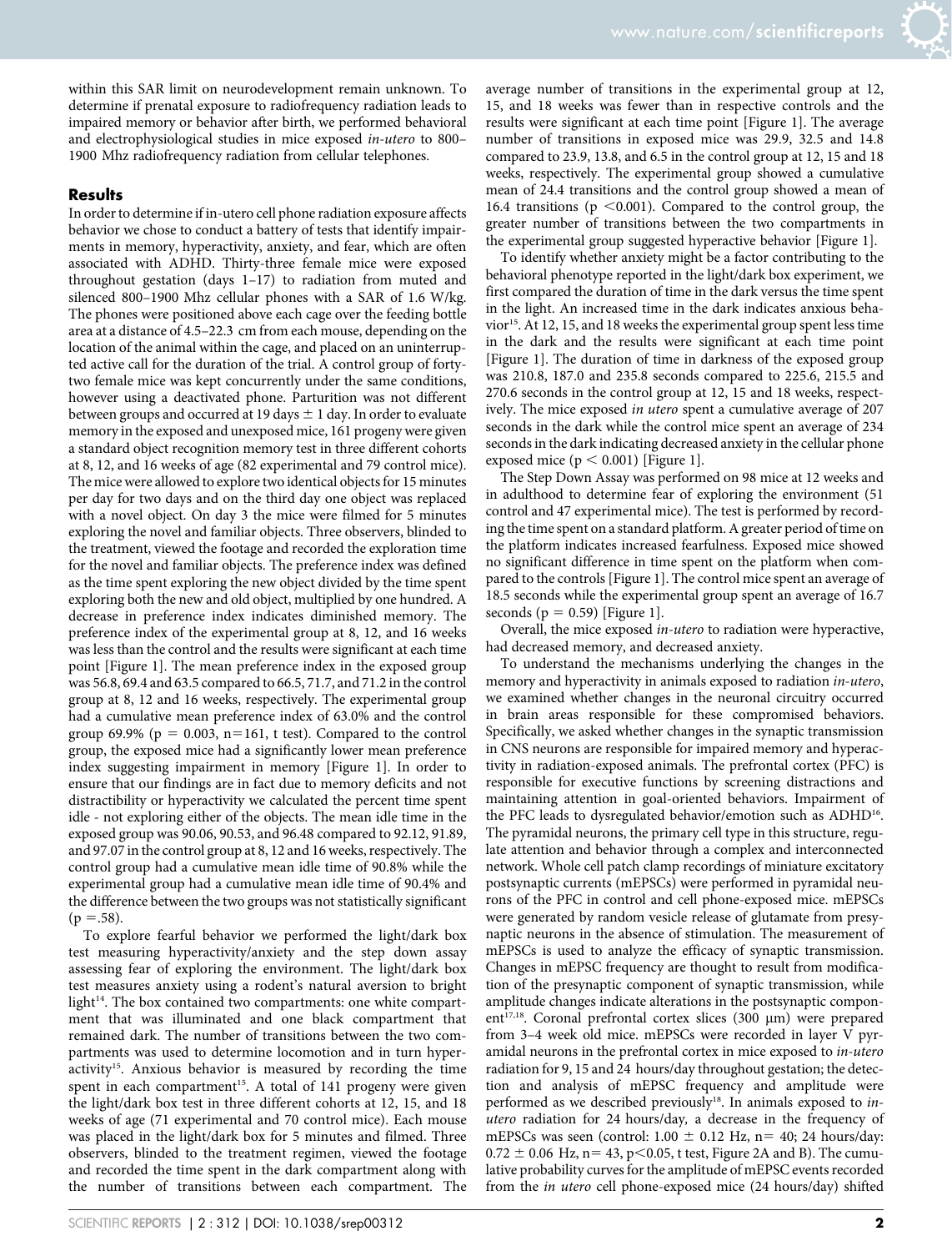



Figure 1 | Behavioral testing in exposed and control mice. The left column displays the data determined in mice at several ages after exposure. The right column demonstrates the cumulative average. To test memory the Standard object recognition memory test was used and a Preference Index (percent of total exploration time spent exploring the new object) shown at 8, 12, and 16 weeks of age. The cumulative mean preference index of the experimental group was 63.0% and the control group 69.9% (\*p = 0.003, n = 161). To test hyperactivity we used the Light/Dark box test and display transitions at 12, 15, and 18 weeks of age. The cumulative mean number of transitions in the experimental group was 24.4 and the control group 16.4 (\*p= < 0.001, n = 141). To test anxiety we measured time spent in the dark at 12, 15, and 18 weeks of age. The cumulative average time spent in the dark in the experimental group was 207 seconds and in the control was 234 seconds (\*p < 0.001, n = 141). To measure fear we used the Step down assay and display the time spent on the platform at 12 weeks and adulthood. The cumulative mean time spent on the platform in the experimental group was 16.7 seconds and in the control was 18.5 seconds ( $p = 0.59$ ,  $n = 98$ ).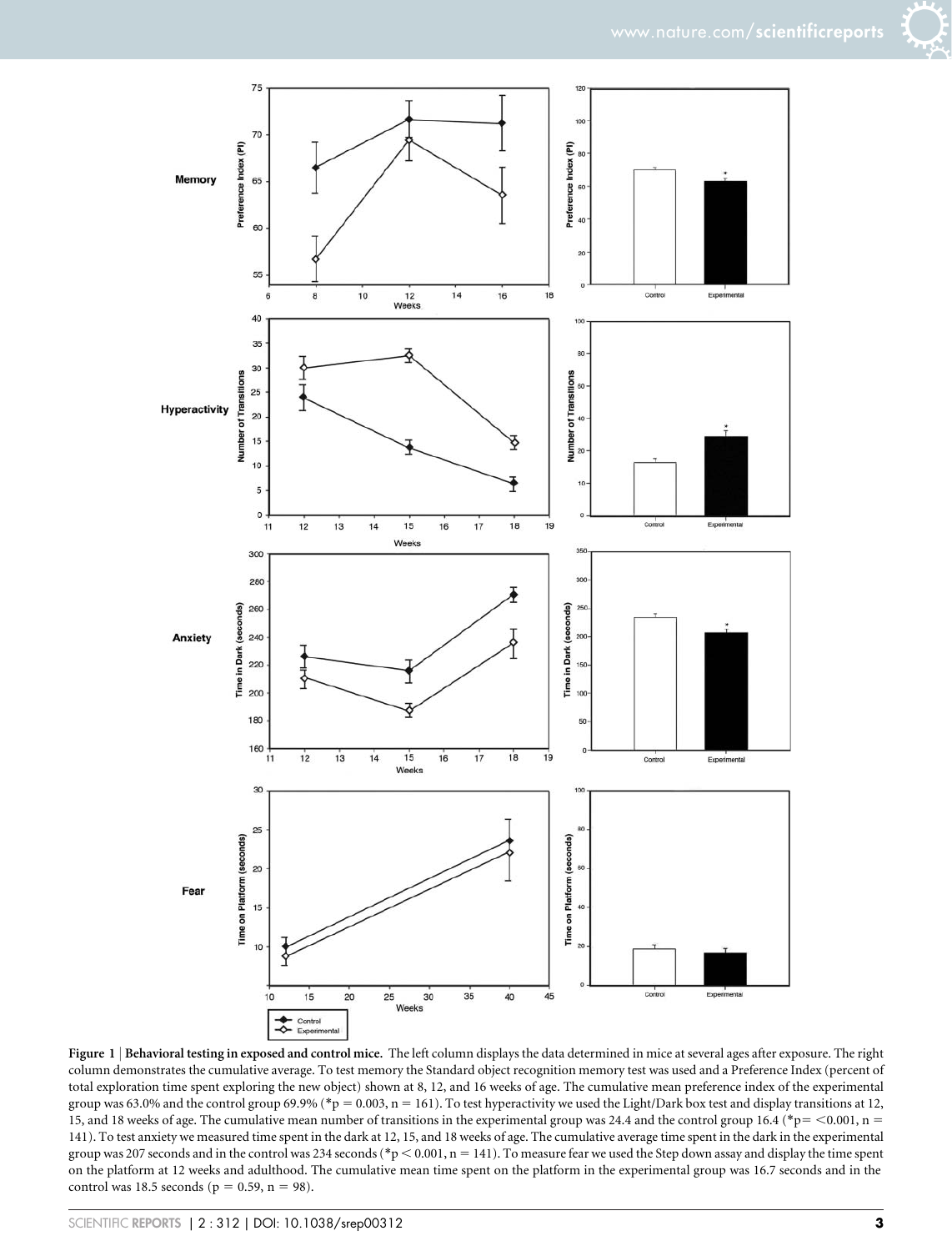significantly to the left relative to those recorded from the controls (P<0.01, Kolmogorov-Smirnov test; control: 2765 events, cell phone exposure: 2224 events), indicating that the amplitude of mEPSCs was decreased [Figure 2C]. In a subset of experiments, we examined whether the reduction of mEPSC frequency depended on dosages of exposure in mice prenatally exposed 0, 9, 15 and 24 hours per day [Figure 3]. The trend of the dose-dependent decrease in the frequency of mEPSCs (0 hour/day:  $1.37 \pm 0.41$ , n= 9; 9 hours/day:  $1.27 \pm 0.21$  Hz, n= 9; 15 hours/day:  $1.04 \pm 0.20$  Hz, n=10; 24 hours/day:  $0.72 \pm 0.13$ , n=11) was statistically significant (linear correlation: Correlation Coef = -0.97, Unadjusted  $r^2$  = 0.94,  $P<0.05$ ).

Altogether, these results indicate that synaptic efficacy of glutamatergic transmission decreases at both pre- and postsynaptic sites in layer V pyramidal neurons. Thus, we demonstrate impairment in glutamatergic transmission (release from nerve terminals and glutamate receptor response) onto pyramidal neurons in the PFC after in-utero exposure to radiation from cellular telephones.

In a parallel experiment we examined whether in-utero radiation exposure led to changes in synaptic transmission in another brain area. mEPSCs were recorded in neurons in the ventral medial hypothalamus (VMH), a brain area implicated in the regulation of energy homeostasis<sup>19,20</sup>. Our results indicated that in mice exposed to radiation for 24 hours/day, the frequency of mEPSCs (control:



Figure 2 <sup>|</sup> Synaptic efficacy of glutamatergic synapses is decreased in brain neurons of mice after prenatal exposure to cell phone radiation. A–C, mEPSCs were recorded in layer V pyramidal neurons of the prefrontal cortex. Representative traces of mEPSCs from control and cell phone exposure groups are shown in A. mEPSC frequency and cumulative probability of mEPSC amplitude from both groups are shown in B (\*, P<0.05, t test) and C (\*\*, P<0.01, Kolmogorov-Smirnov test; controls, 2225 events; Exposed, 2766 events). D–F, representative traces, frequency and amplitude of mEPSCs recorded in neurons in the VMH are shown. \*, P<0.05, Kolmogorov-Smirnov test; Control: 2161 events, Cell phone group: 2261 events.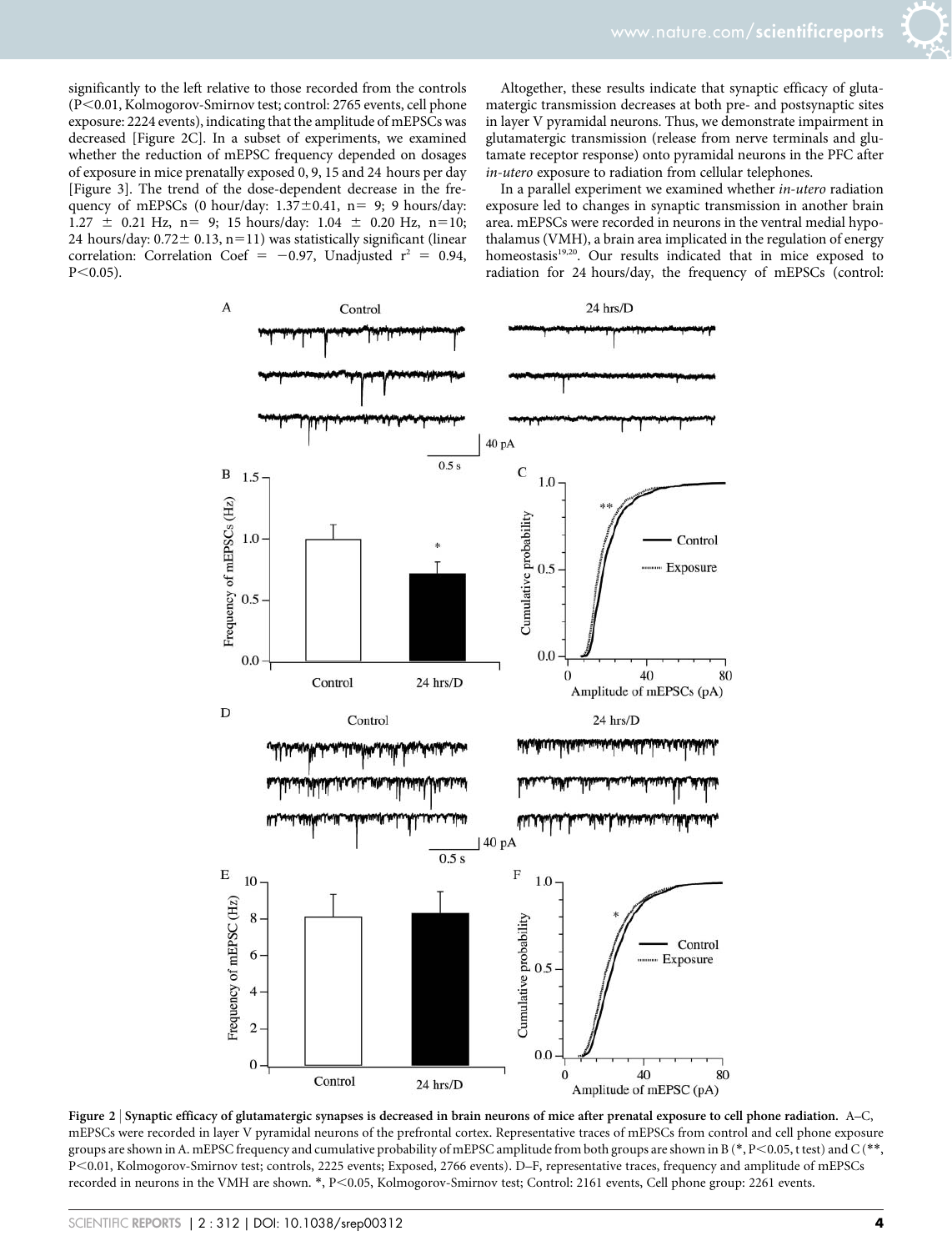

Figure  $3 \nvert A$  dose-dependent attenuation in the frequency of mEPSCs in layer V pyramidal neurons in mice. The frequency of mEPSCs recorded in mice prenatally exposed to cell phone radiation at of dose of 0, 9, 15 and 24 hrs per day are shown. Error bars are SEM. The dose responsive relationship is determined using regression analysis (Correlation coefficient,  $-0.97$ ; r<sup>2</sup>, 0.94; P<0.05).

8.13 $\pm$ 1.20 Hz, n=14; cell phone radiation: 8.32 $\pm$ 1.17 Hz, n=14) was not significantly different from that in control mice  $(P>0.05, t)$ test, Figure 2D and E). However, the cumulative probability of mEPSC amplitude recorded in radiation-exposed mice significantly shifted to the left (P<0.05, Kolmogorov-Smirnov test; control: 2161 events, cell phone group: 2261 events; Figure 2F), suggesting that the amplitude of mEPSCs is smaller in the cell-phone exposed group than in controls. This result implies that an impairment of glutamatergic transmission occurs at the postsynaptic site. In summary, our results suggest that the effects of prenatal exposure to the cell phone radiation were not limited to the cortex.

Maternal stress can alter fetal development by increasing offspring exposure to corticosterone, causing cognitive deficits, hyperactivity, and alterations of the hypothalamo-pituitary-adrenal axis<sup>21</sup>. In order to exclude the possibility that impaired memory and behavior in exposed mice was caused by stress resulting from experimental manipulation, we measured serum corticosterone levels on day twelve of gestation using an ELISA assay. The mean corticosterone level in the exposed female mice (69.91 ng/ml,  $n=6$ ) was not significantly different from that in the control females (69.94 ng/ml,  $n=6$ ) [Figure 4], eliminating stress as a source of the observed behavioral and electrophysiologic differences.

#### Discussion

Here we demonstrate that fetal exposure to 800–1900 Mhz-rated radiofrequency radiation from cellular telephones leads to behavioral and neurophysiological alterations that persist into adulthood. Mice



Figure 4 <sup>|</sup> Corticosterone levels during pregnancy were unaltered by exposure. The mean corticosterone level in the pregnant control females was 69.94 ng/ml and in the exposed female mice was 69.91 ng/ml.

exposed during pregnancy had impaired memory, were hyperactive, and had decreased anxiety, indicating that in-utero exposure to radiofrequency is a potential cause of neurobehavioral disorders. We further demonstrated impairment of glutamatergic synaptic transmission onto pyramidal cells in the prefrontal cortex associated with these behavioral changes, suggesting a mechanism by which inutero cellular telephone radiation exposure may lead to the increased prevalence of neurobehavioral disorders.

This is the first study to specifically identify effects of radiofrequency exposure on the mouse fetus. During critical windows in neurogenesis the brain is susceptible to numerous environmental insults; common medically relevant exposures include ionizing radiation, alcohol, tobacco, drugs and stress. The effects of these agents are dependent on dose and timing of exposure. Even small exposures during periods of neurogenesis have a more profound effect than exposure as an adult. Alcohol affects cerebral neurogenesis, patterning of brain development and subsequent behavior. Maternal smoking also affects fetal development; fetal tobacco exposure results in a higher incidence of behavioral and cognitive impairment including ADHD. Similarly, prenatal exposure to cocaine can lead to behavioral disorders. Even prenatal maternal stress can lower intelligence and language abilities in offspring. As demonstrated by these examples, environmental exposures occurring in fetal life can lead to persistent neurological deficits. Exposure to these insults as an adult does not carry the same consequences. It is therefore not surprising that studies exposing adult animals to radiofrequency radiation failed to find similar significant defects in behavior. The exposure to cellular telephones in pregnancy may have a comparable effect on the fetus and similar implications for society as do exposures to other common neurodevelopmental toxicants. While this data demonstrates a clear association between fetal EMR exposure and neurodevelopment, it is important to recognize that the extrapolation of this animal model to humans is limited; the exposures used here are not identical to those experienced by the human fetus.

The molecular and cellular effects of radiofrequency exposure are not yet fully characterized. Multiple targets have been identified in vitro. Electromagnetic frequency exposure has been demonstrated to affect cell division and proliferation, both by inducing apoptosis and altering the cell cycle<sup>22</sup>. Electromagnetic radiation may promote the formation of reactive oxygen species (ROS) causing cell damage<sup>23</sup>. One study specifically analyzing the effects of radiofrequency radiation on glioma cells demonstrated altered oxidative stress, a potential mediator of the alterations caused by electromagnetic radiation<sup>24</sup>. Electromagnetic frequency radiation has also been found to activate ERK and p38 MAPK signaling<sup>25</sup>. Although the precise molecular mechanisms that led to altered glutamatergic synaptic transmission in the prefrontal cortex identified in this study are not yet fully known, here we provide the first evidence that links changes in neuronal circuitry centered on layer V pyramidal neurons in the PFC with impaired memory and cognitive behaviors in animals exposed to radiation from cellular phone use. Our results indicate that the release of glutamate from the nerve terminals on PFC neurons and response of PFC neurons to glutamate are impaired in mice prenatally exposed to cell phone radiation. These results are consistent with previous reports that compromised glutamatergic transmission onto PFC neurons underlies impaired memory and cognitive functions in animals<sup>26,27</sup>. Our results also imply that the effects of prenatal exposure to radiation on the brain might be global, since glutamatergic transmission onto neurons in another area of the brain (i.e., the VMH) was decreased as well. The effects of prenatal exposure to cell phone radiation may have more profound effects on brain functions than reported in this study. However, the effect was not identical; there are likely to be cell type specific or regional variations in susceptibility. Alternatively, the depth of the VMH may have shielded this region from maximal exposure.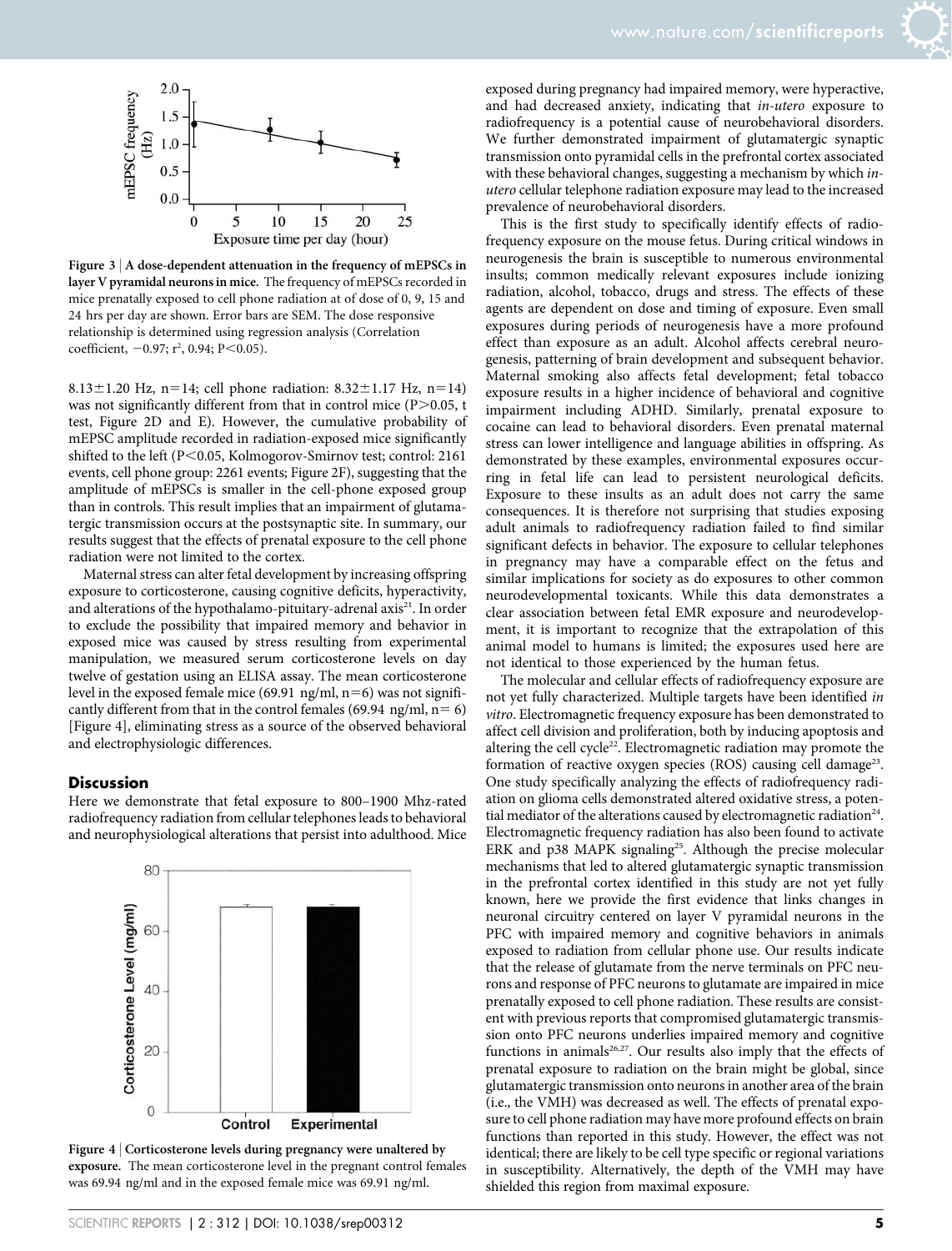Given the recent advancements in the technology of cellular telephones (i.e. smart phones), they are now used in a capacity beyond that of a basic telephone. For many, cellular telephones are used as a bedside alarm clock and personal organizer. Cellular telephone usage can reach 24 hours/day, leaving users increasingly exposed to the potentially harmful effects of radiofrequency radiation exposure. Our findings indicated significant electrophysiological and behavioral changes in mice exposed in-utero to radiation. The significant trend between the groups treated for 0, 9, 15, and 24 hours/day demonstrates that the effects are directly proportional to usage time, and suggests that safety limits, particularly for pregnant women, can be established. Though it is difficult to translate these findings to human risks and vulnerability, we identify a novel potential contribution to the increased prevalence in hyperactive children, one that is easily prevented. However, it is important to note that hyperactivity and anxiety are closely related and my confound one another.

In this study we used cellular telephones as a source of EMR to mimic human exposure. However there are several limitations to this study that include lack of a defined exposure from a traditional EMF generator. Further we did not measure the level of exposure and the distance to the source was not fixed; mice were free to move within the confines of the cage. Power density measurements with respect to orientation, polarization, reflection, and interference were not considered. In order to determine the maximal effects and potential risks associated with exposure, the mice were exposed from conception to birth, however mouse brain development is incomplete at birth and distinct from that of humans. While neurological effects were found here, future studies should focus on a more narrow gestational age of exposure, use EMF generators to more precisely define exposure, and limit variation in the distance from the source. Definitive studies in humans are required prior to extrapolating these behavioral findings to humans.

In summary, we demonstrate that fetal radiofrequency radiation exposure led to neurobehavioral disorders in mice. We anticipate these findings will improve our understanding of the etiology of neurobehavioral disorders. The rise in behavioral disorders in developed countries may be, at least in part, due to a contribution from fetal cellular telephone radiation exposure. Further testing is warranted in humans and non-human primates to determine if the risks are similar and to establish safe exposure limits during pregnancy.

#### Methods

Exposure and Behavioral Tests. Over five separate experiments, a total of 27 breeding cages were set-up each containing 3 CD-1 female mice and 1 CD-1 male mouse (13 experimental cages and 14 control cages). Each experimental cage was equipped with a muted and silenced 800–1900 Mhz cellular phone with a SAR of 1.6 W/kg placed over the feeding bottle area at a distance of 4.5–22.3 cm from the mice. The cellular phones were then placed on an active call for 24 hours per day and the 33 experimental female mice were exposed throughout gestation (days 1–17). An additional six females were exposed to an active phone for either 9 or 15 hours per day. Each control cage was equipped with a deactivated phone and was kept under the same conditions. To assure equal exposure time independent of the variable length of gestation (18–20 days), at the end of day 17 all phones were removed. On day 18 all female mice were separated and placed in their own cage yielding a total of 39 exposed pregnant females and 42 unexposed pregnant females. Throughout the experiment, both the control and experimental mice were fed and given water ad libitum. The mice were maintained on a 12 hour light/dark cycle (07:00 on) and all procedures were approved by the Yale University Animal Care and Use Committee.

Memory was evaluated using a standard object recognition memory test. A total of 161 pups were tested (82 experimental mice and 79 control mice) at 8, 12, and 16 weeks. The test consisted of two learning days (Day 1 and 2) and one test day (Day 3). On Day 1 four opaque exploration chambers were set-up in the exam room at a luminosity of 420–440 Lux. Prior to conducting each test, the mice were placed in the testing room and allowed 1 hour to acclimate to the light. Two identical objects were then placed in each of the four chambers and a single mouse was placed in each chamber to explore the two identical objects for 15 minutes. Before repeating the experiment, the objects and the chambers were cleaned thoroughly with a detergent solution to remove any scents or odors. On Day 3 a video camera was placed over all 4 chambers and the objects were rearranged so that each chamber had one familiar object and one novel object. The mice were then allowed to explore both objects and were filmed for 5 minutes. Upon completing the experiment, 3 observers, blinded to

the treatment regimen, viewed the first 2 minutes of footage to determine the time spent exploring the novel object. Exploration of the new object was defined as sniffing at less than 1 cm. A preference index was then calculated by dividing the time spent exploring the new object by the total exploration time multiplied by one hundred. The percent time spent idle - not exploring either of the objects was also calculated in order to ensure that our findings are in fact due to memory deficits and not distractibility or hyperactivity.

The light-dark box test was conducted using a light-dark box, constructed of black and white Plexiglass (45 $\times$ 27 $\times$ 27 cm). The dark compartment (18 $\times$ 27 cm) was made of black Plexiglass with a black Plexiglass cover and the light compartment  $(27\times27$  cm) was made of white Plexiglass and remained open. The light compartment was kept at a luminosity of 420-440 Lux. An opening (7.5×7.5 cm) was located in the wall between the two chambers allowing free access between the light and dark compartments. A video camera was then placed over the box for filming. Prior to conducting each test, the mice were placed in the testing room and allowed 1 hour to acclimate to the light. A single mouse was then placed in the light chamber and was allowed to explore the box for 5 minutes while being filmed. Before repeating the experiment, the chambers were cleaned thoroughly with a detergent solution to remove any scents or odors. Three observers, blinded to the treatment regimen, then viewed the footage and recorded the total time spent in the dark as well as the total number of transitions. This data was then interpreted as described in the text to analyze anxiety and hyperactivity.

The Step Down Assay was performed to determine fearful behavior by placing a mouse gently on a platform (96 well plate) and recording the time on the platform. The timer was stopped once the mouse stepped off the platform with all four paws. Before repeating the experiment, the platform was cleaned thoroughly with a detergent solution to remove any scents or odors.

Corticosterone Measurement. Gestational stress was analyzed by collecting serum on Day 12 of gestation from 6 exposed and 6 unexposed pregnant females. Serum samples were tested for corticosterone levels using an enzyme immunoassay kit (Assay Designs, Ann Arbor, MI) as recommended by the manufacturer.

Electrophysiology. Mice from control and cell phone-exposed groups were anesthetized with ether and then decapitated. The brains were rapidly removed and immersed in an oxygenated cutting solution at  $4^{\circ}$ C containing (in mM): sucrose 220, KCl 2.5, CaCl<sub>2</sub> 1, MgCl<sub>2</sub> 6, NaH<sub>2</sub>PO<sub>4</sub> 1.25, NaHCO<sub>3</sub> 26, and glucose 10, and adjusted to pH 7.3 with NaOH. Coronal cortical slices (300 µm thick) were prepared from the prefrontal area of the brain and the ventral medial hypothalamus (VMH) using a vibratome. After preparation, slices were maintained in a holding chamber with artificial cerebrospinal fluid (ACSF) (bubbled with 5% CO2 and 95% O2) containing (in mM): NaCl 124, KCl 3, CaCl<sub>2</sub> 2, MgCl<sub>2</sub> 2, NaH<sub>2</sub>PO<sub>4</sub> 1.23, NaHCO<sub>3</sub> 26, glucose 10, pH 7.4 with NaOH, and were transferred to a recording chamber constantly perfused with bath solution (33 $^{\circ}$ C) at 2 ml/min after at least a 1 hr recovery.

Whole-cell voltage clamp (at  $-60$  mV) was performed to observe miniature excitatory postsynaptic currents (mEPSCs) in layer V cortical neurons with a Multiclamp 700 A amplifier (Molecular devices, CA). The patch pipettes (tip resistance  $= 4-6$  M $\Omega$ ) were made of borosilicate glass (World Precision Instruments) with a pipette puller (Sutter P-97) and back filled with a pipette solution containing (in mM): K-gluconate 135,  $MgCl<sub>2</sub>$  2, HEPES 10, EGTA 1.1, Mg-ATP 2, Na<sub>2</sub>phosphocreatine 10, and Na<sub>2</sub>-GTP 0.3, pH 7.3 with KOH. mEPSCs were recorded in pyramidal neurons under voltage clamp (at  $-60$  mV) in the presence of tetrodotoxin (TTX, 0.5 $\mu$ M,) and a GABA-A receptor antagonist picrotoxin (50  $\mu$ M). Both input resistance and series resistance were monitored constantly during experiments. The series resistance (between 20 and 40  $MQ$ ) was partially compensated by the amplifier and only recordings with stable series and input resistance throughout experiments were accepted. All data were sampled at 3–10 kHz and filtered at 1–3 kHz with an Apple Macintosh computer using Axograph X (AxoGraph Scientific). mEPSC events were detected and analyzed with AxoGraph X and plotted with Igor Pro software (WaveMetrics, Lake Oswego, OR) as described previously by Rao, et al (2007). Linear correlation was performed with the software GB-STAT (Dynamic Microsystems, Inc, ilver Spring, MD).

- 1. American Psychiatric Association: Diagnostic and Statistical Manual of Mental Disorders (2000) Fourth Edition, Text Revision. Washington, DC, American Psychiatric Association.
- 2. Barkley, R. Behavioral Inhibition, Sustained Attention, and Executive Functions: Constructing a Unifying Theory of ADHD. Psychol Bull 121, 65–94 (1997).
- Rappley, M. Attention deficit-hyperactivity disorder. N Engl J Med 352, 165-73  $(2005)$ .
- 4. Sowell, E. R. Cortical abnormalities in children and adolescent with attentiondeficit hyperactivity disorder. Lancet 362, 1699–707 (2003).
- 5. Castellanos, F. X. Development trajectories of brain volume abnormalities in children and adolescents with attention-deficit/hyperactivity disorder. JAMA 288, 1740–48 (2002).
- 6. Castellanos, F. X. & Tannock, R. Neuroscience of attention deficit/hyperactivity disorder: the search for endophenotypes. Nat Rev Neurosci 3, 617-28 (2002).
- Fukuda, K. & Vogel, E. K. Human variation in overriding attentional capture. J Neurosci 29, 8726–33 (2009).
- Singh, I. Beyond polemics: science and ethics of ADHD. Nat Rev Neurosci 9, 957-64 (2008).